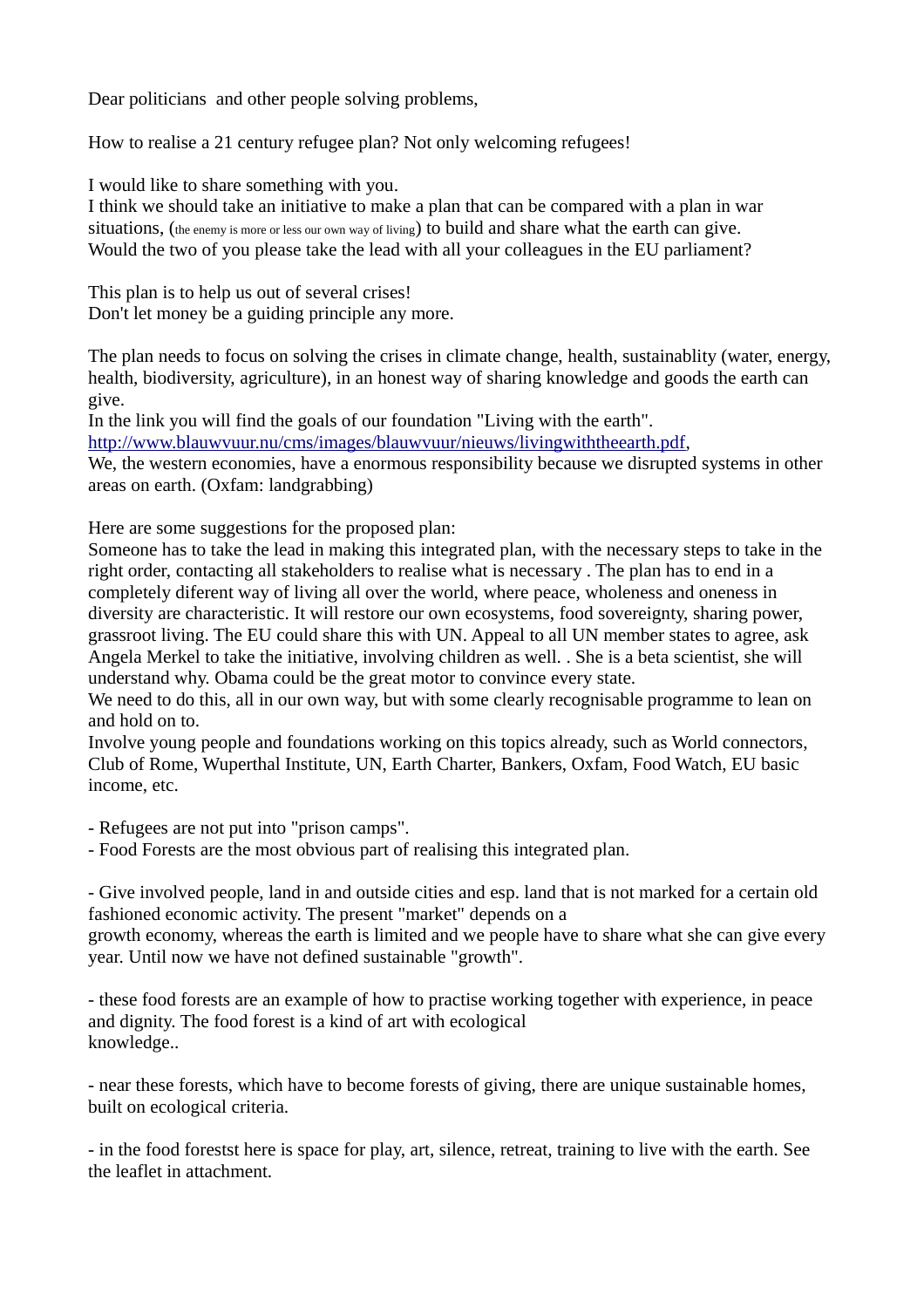- refugees are asked to stay there and help the local communities to create the food forests.

- at the same time local people are given responsibility to take care of the seeds and shoots etc.The local authoroties should be instructed to provide the proper infrastructure such as a network of public healthcare.

- this should be done as much as possible in every community beginning in the Netherlands.

- an unconditional basic income makes it possible to do this very important work, which in the old fashioned economy can not be done.

**---- This should be done not only in Europe, but also in the home countries of the refugees. Reforesting the earth impoving the humus quality are essential in many areas for which the UN, leaders of countries, dictators, democracies and all inabitants should set their goals.**

**In the same process we should close the gap between rich and poor. This means a completely different financial money system. See the work of** 

**Joris Luyendijk [http://www.nu.nl/weekend/4000251/joris-luyendijk-de-financiele-sector-gaat](http://www.nu.nl/weekend/4000251/joris-luyendijk-de-financiele-sector-gaat-weer-regelrecht-richting-ravijn.html)[weer-regelrecht-richting-ravijn.html](http://www.nu.nl/weekend/4000251/joris-luyendijk-de-financiele-sector-gaat-weer-regelrecht-richting-ravijn.html)**

**Jeremy Rifkin: The third industrial revolution. We need to make our energy electrical less instead of more powerful**

**Te ensure energy safety and food security and energy security, it is easier to have an electricity system which is half the capacity it has now.** 

**Power is raised more decentralised. ECT will help to balance on a lower level and to make preferential groups.** 

**Guy Standing [https://vimeo.com/119053042,](https://vimeo.com/119053042) the lecture is in English after a talk in Dutch**

**Heidi Leenaarts [https://www.youtube.com/watch?](https://www.youtube.com/watch?feature=player_detailpage&v=Wih69QxKEho) [feature=player\\_detailpage&v=Wih69QxKEho](https://www.youtube.com/watch?feature=player_detailpage&v=Wih69QxKEho)**

**Enno Schmidt [https://www.youtube.com/watch?v=PFpyfXd9LDo&feature=player\\_detailpage](https://www.youtube.com/watch?v=PFpyfXd9LDo&feature=player_detailpage)**

## **and many many others**

We need to work together on this project. All banks, all NGO's, all governments, all people , for the same goal: justice and righteousness in consciousness.

This can only happen if we are forgiven for what has been done, Europe has to say "we are sorry". We have been unfair, subjected to a faulty economy. We do not see everybody as equals. We thought we could do just business in building a reality where we decide what is good and what is better, who is entitled to a higher wage. We know everybody is needed and has a right to be listened to and to do his own work in the way he or she wants to do it, but we did not act accordingly.

So dear friends how to prepare this plan in a way it is clear and easy to work with. Who takes the lead to start this war-like action against humanity itself, to change from competition to working together, to make true "thou shallt not kill".